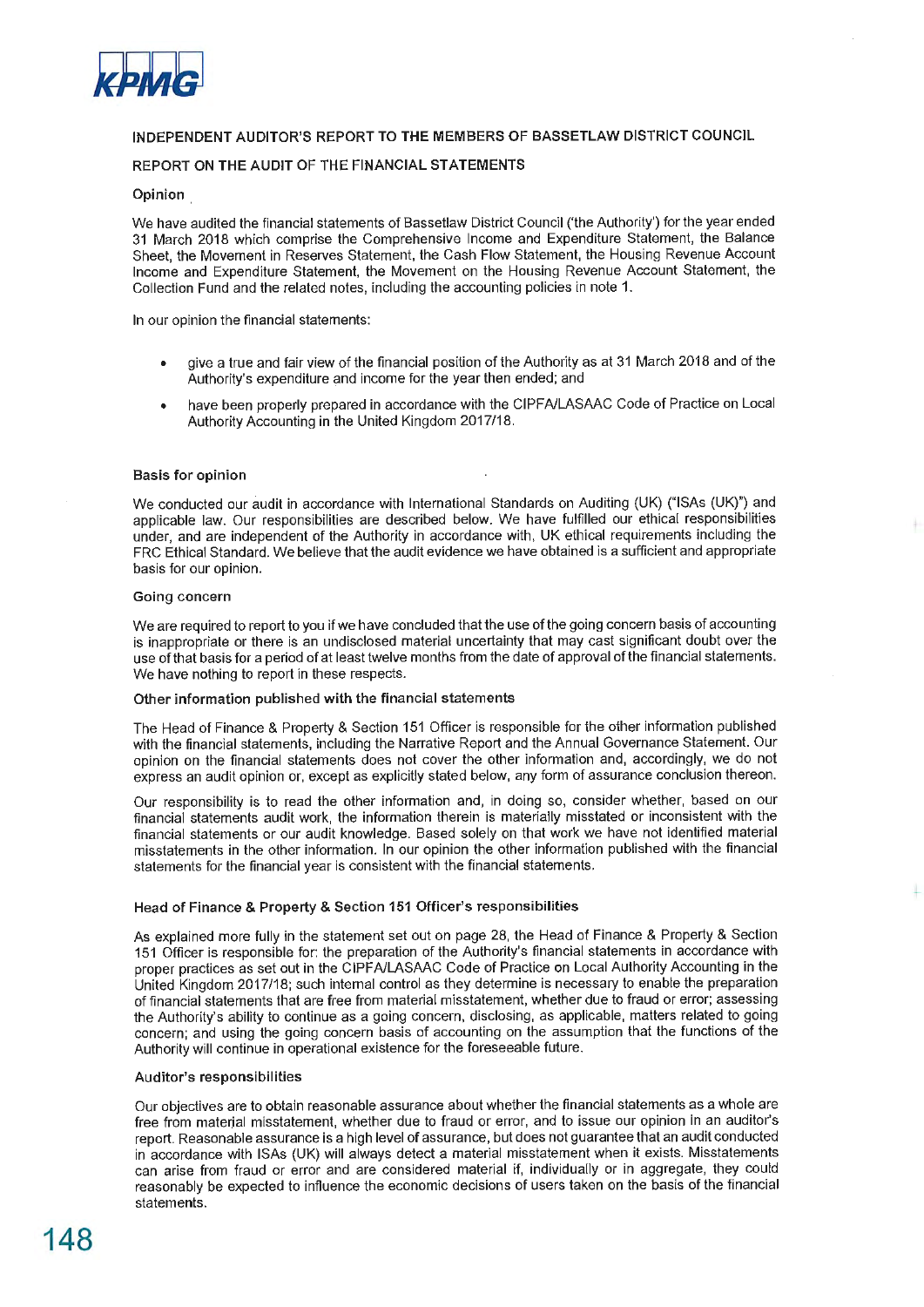

A fuller description of our responsibilities is provided on the FRC's website at www.frc.orq.uk/auditorsresponsibilities

## **REPORT ON OTHER LEGAL AND REGULATORY MATTERS**

**Report on the Authority's arrangements for securing economy, efficiency and effectiveness in its use of resources** 

#### **Conclusion**

On the basis of our work, having regard to the guidance issued by the Comptroller and Auditor General in November 2017, we are satisfied that, in all significant respects, Bassetlaw District Council put in place proper arrangements to secure economy, efficiency and effectiveness in its use of resources for the year ended 31 March 2018.

**Respective responsibilities in respect of our review of arrangements for securing economy, efficiency and effectiveness** in **the use of resources** 

The Authority is responsible for putting in place proper arrangements to secure economy, efficiency and effectiveness in its use of resources, to ensure proper stewardship and governance, and to review regularly the adequacy and effectiveness of these arrangements.

We are required under Section 20(1) (c) of the Local Audit and Accountability Act 2014 to satisfy ourselves that the Authority has made proper arrangements for securing economy, efficiency and effectiveness in its use of resources. We report if significant matters have come to our attention which prevent us from concluding that the Authority has put in place proper arrangements for securing economy, efficiency and effectiveness in its use of resources. We are not required to consider, nor have we considered, whether all aspects of the Authority's arrangements for securing economy, efficiency and effectiveness in its use of resources are operating effectively.

We have undertaken our review in accordance with the Code of Audit Practice, having regard to the guidance on the specified criterion issued by the Comptroller and Auditor General in November 2017, as to whether Bassetlaw District Council had proper arrangements to ensure it took properly informed decisions and deployed resources to achieve planned and sustainable outcomes for taxpayers and local people. The Comptroller and Auditor General determined this criterion as that necessary for us to consider under the Code of Audit Practice in satisfying ourselves whether Bassetlaw District Council put in place proper arrangements for securing economy, efficiency and effectiveness in its use of resources for the year ended 31 March 2018.

#### **Statutory reporting matters**

The Code of Audit Practice requires us to report to you if:

- any matters have been reported in the public interest under Section 24 of the Local Audit and Accountability Act 2014 in the course of, or at the conclusion of, the audit;
- any recommendations have been made under Section 24 of the Local Audit and Accountability Act 2014;
- an application has been made to the court for a declaration that an item of account is contrary to law under Section 28 of the Local Audit and Accountability Act 2014;
- an advisory notice has been issued under Section 29 of the Local Audit and Accountability Act 2014;
- an application for judicial review has been made under Section 31 of the Local Audit and Accountability Act 2014.

We have nothing to report in these respects

## THE PURPOSE OF OUR AUDIT WORK AND TO WHOM WE OWE OUR RESPONSIBILITIES

This report is made solely to the members of the Authority, as a body, in accordance with Part 5 of the Local Audit and Accountability Act 2014. Our audit work has been undertaken so that we might state to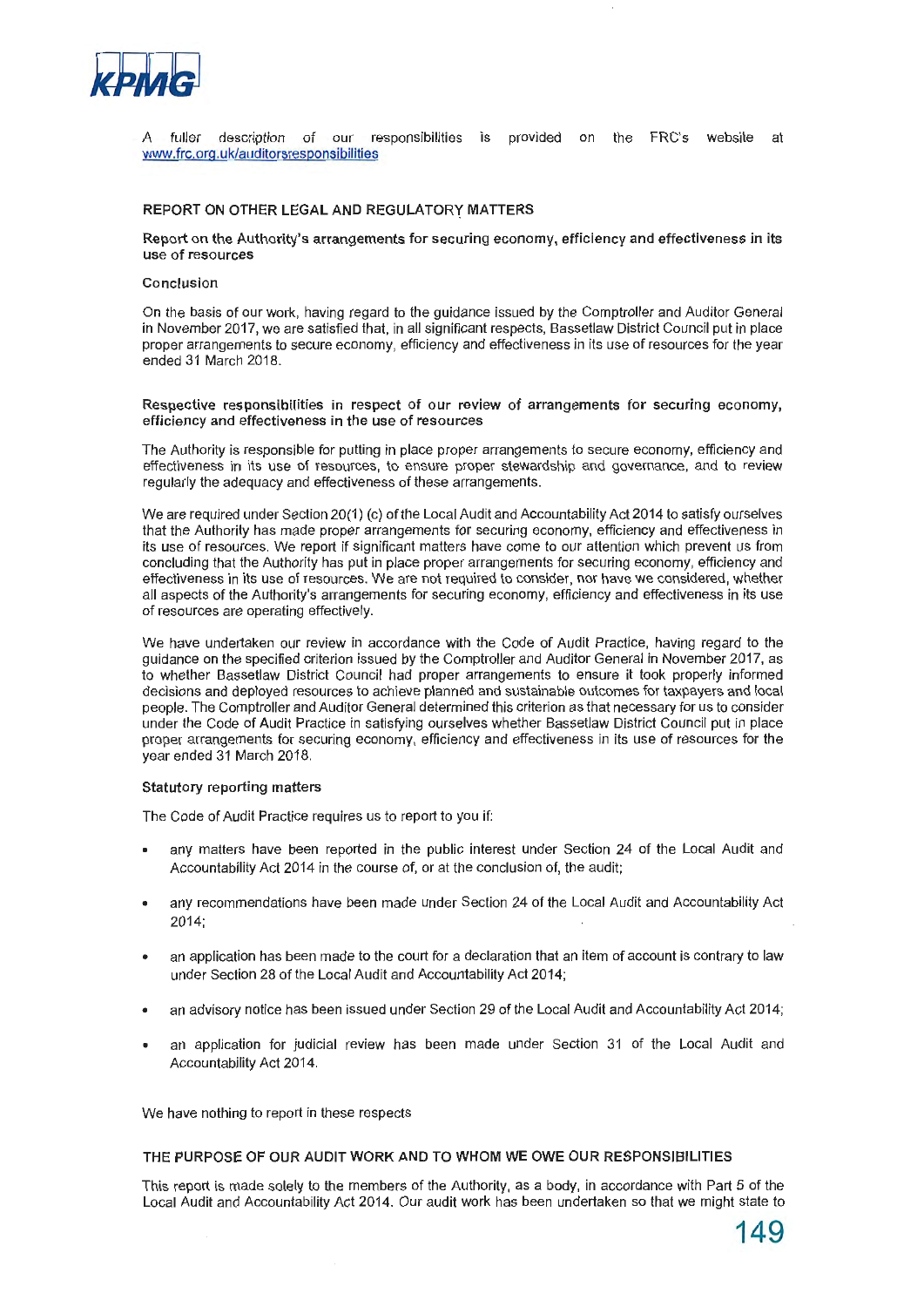

the members of the Authority, as a body, those matters we are required to state to them in an auditor's report and for no other purpose. To the fullest extent permitted by law, we do not accept or assume responsibility to anyone other than the members of the Authority, as a body, for our audit work, for this report, or for the opinions we have formed.

# **CERTIFICATE OF COMPLETION OF THE AUDIT**

We certify that we have completed the audit of the financial statements of Bassetlaw District Council in accordance with the requirements of the Local Audit and Accountability Act 2014 and the Code of Audit Practice.

 $lcm<sub>1</sub>$ 

Tony Crawley for and on behalf of KPMG LLP, Statutory Auditor Chartered Accountants St Nicholas House 31 Park Row Nottingham NG1 6FQ

30 July 2018